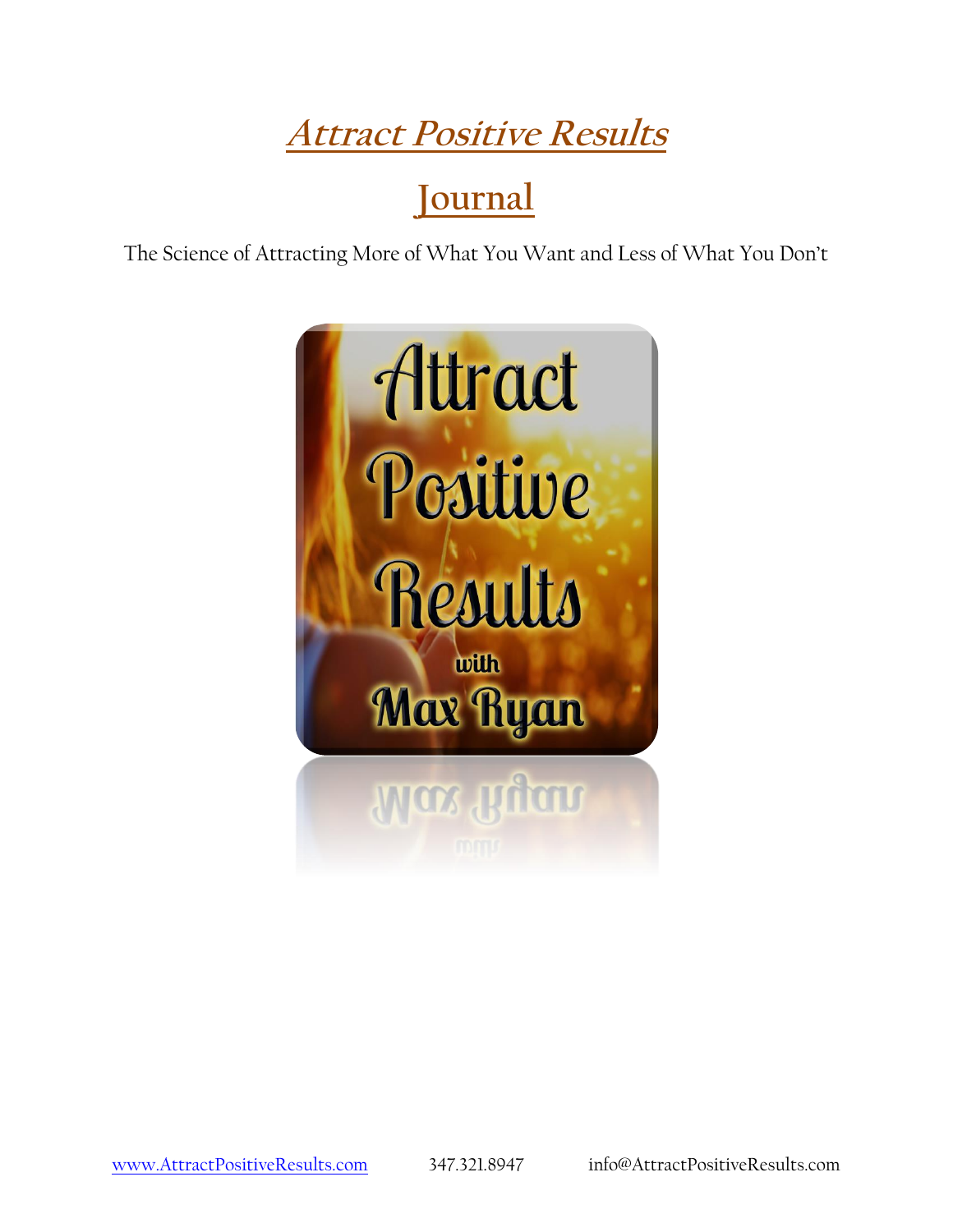| I Get What I Vibrate |
|----------------------|
|                      |
|                      |
|                      |
|                      |
|                      |
|                      |
|                      |
|                      |
|                      |
|                      |
|                      |
|                      |
|                      |
| —                    |
| —                    |
| -                    |
|                      |
| —                    |
|                      |
| $-$                  |
|                      |
|                      |
|                      |
|                      |
|                      |
|                      |
|                      |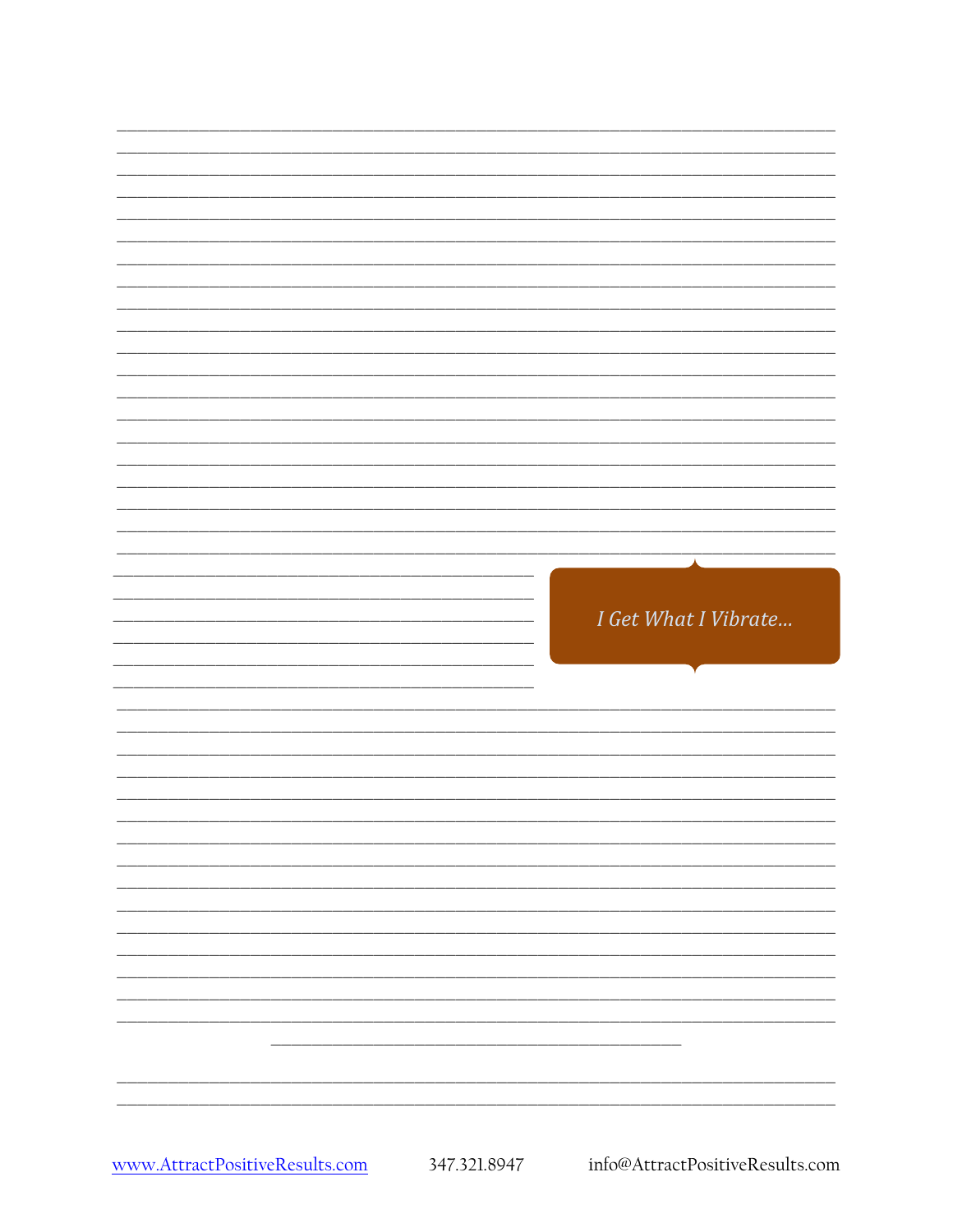| I Only Do Matches        |
|--------------------------|
|                          |
|                          |
|                          |
|                          |
|                          |
|                          |
|                          |
|                          |
|                          |
|                          |
|                          |
| $\overline{\phantom{0}}$ |
| —                        |
| -                        |
| —                        |
|                          |
|                          |
| —                        |
| —                        |
|                          |
|                          |
|                          |
|                          |
|                          |
|                          |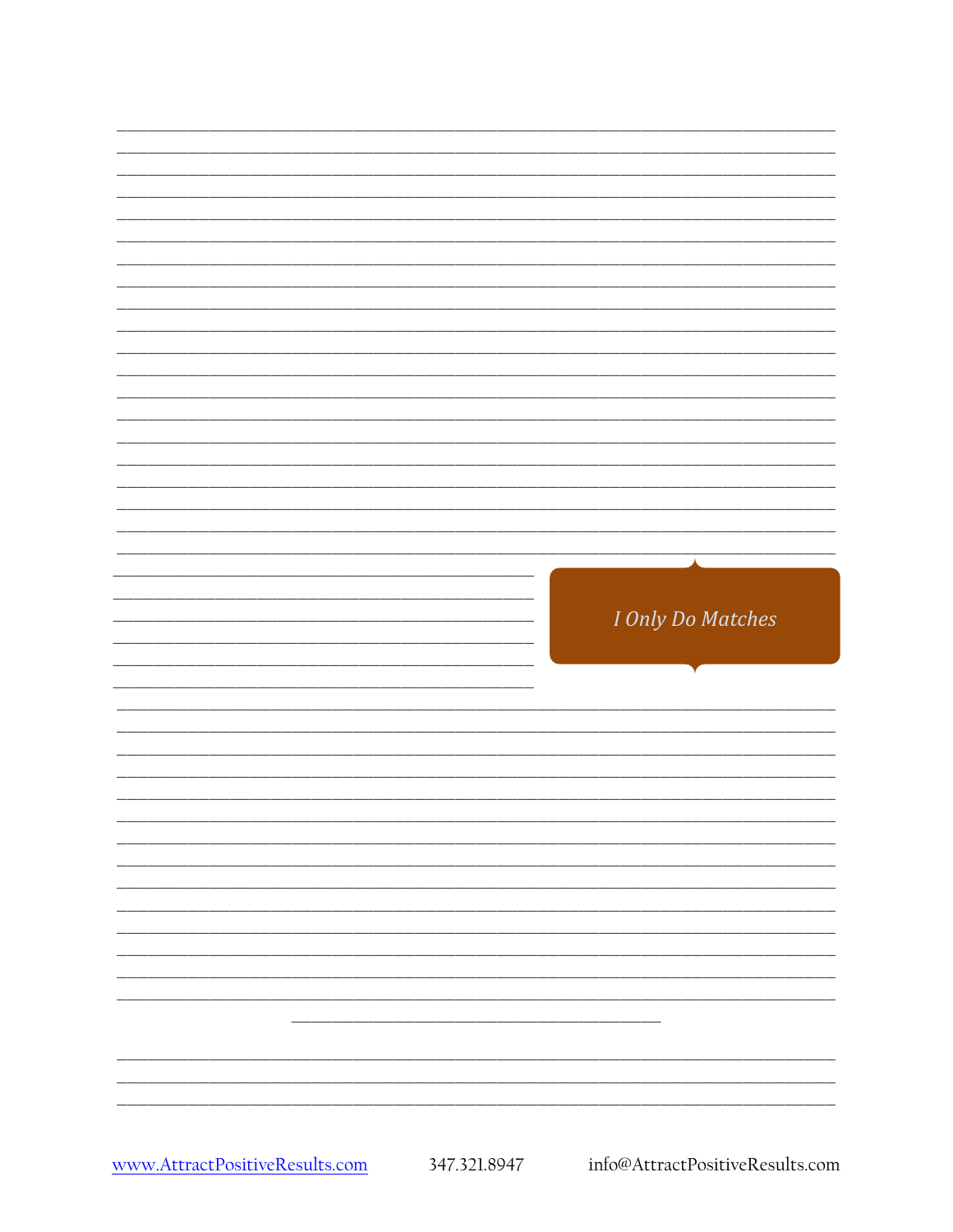| I am a Deliberate Attractor |                              |                          |
|-----------------------------|------------------------------|--------------------------|
|                             |                              |                          |
|                             |                              |                          |
|                             |                              |                          |
|                             |                              |                          |
|                             |                              |                          |
|                             |                              |                          |
|                             |                              |                          |
|                             |                              |                          |
|                             |                              |                          |
|                             |                              |                          |
|                             |                              |                          |
|                             |                              |                          |
|                             |                              |                          |
|                             |                              |                          |
|                             |                              |                          |
|                             |                              |                          |
|                             |                              | $\overline{\phantom{0}}$ |
|                             | $\qquad \qquad \blacksquare$ |                          |
|                             |                              |                          |
|                             |                              |                          |
|                             |                              |                          |
|                             |                              |                          |
|                             |                              |                          |
|                             |                              |                          |
|                             |                              |                          |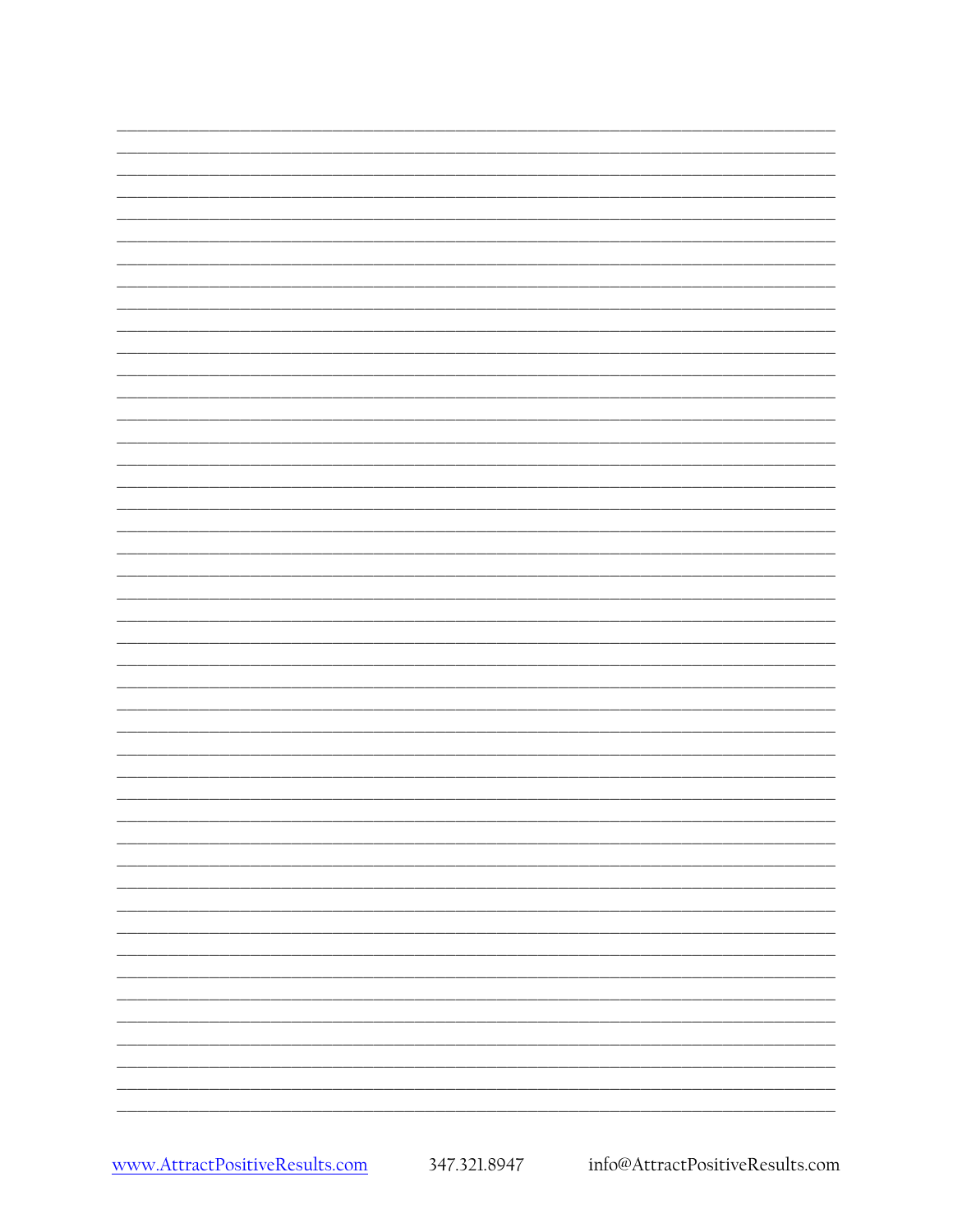| $Selfish = Self Care$ |
|-----------------------|
|                       |
|                       |
|                       |
|                       |
|                       |
|                       |
|                       |
|                       |
|                       |
|                       |
|                       |
|                       |
|                       |
|                       |
|                       |
|                       |
|                       |
|                       |
|                       |
|                       |
|                       |
|                       |
|                       |
|                       |
|                       |
|                       |
|                       |
|                       |
|                       |
|                       |
|                       |
|                       |
|                       |
|                       |
|                       |
| ۰                     |
|                       |
|                       |
|                       |
|                       |
|                       |
|                       |
|                       |
|                       |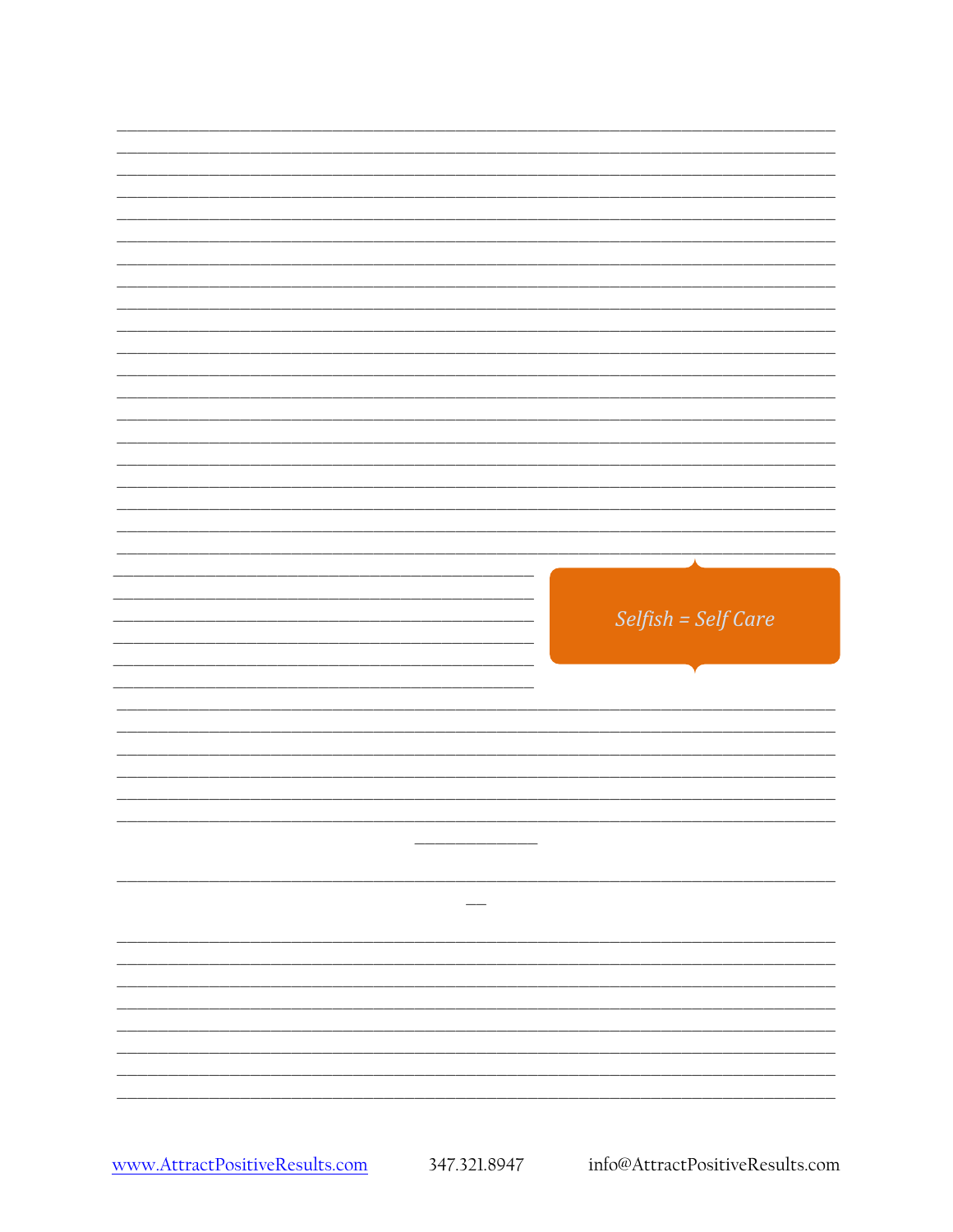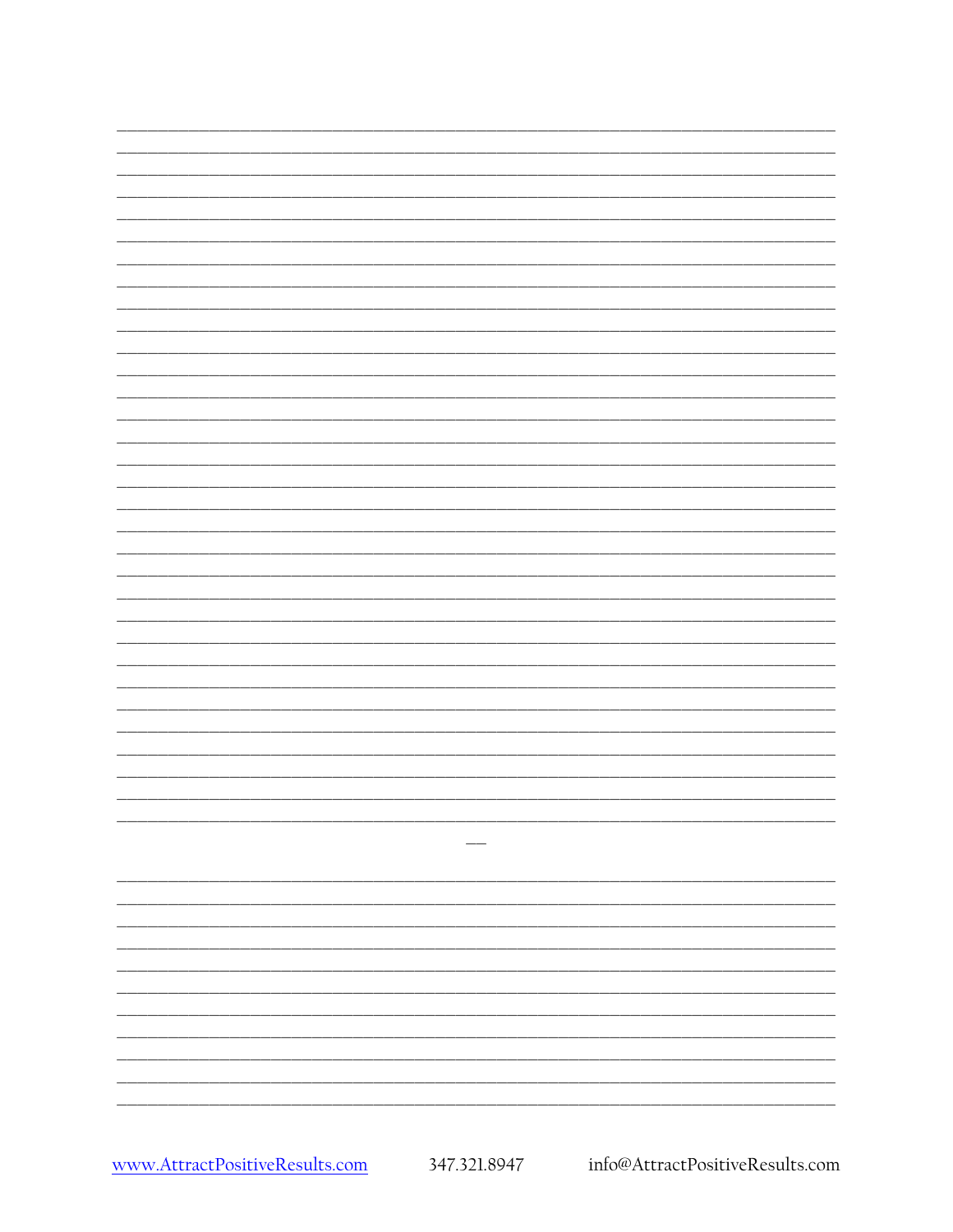## Doubt Less...Allow More

\_\_\_\_\_\_\_\_\_\_

 $\overline{\phantom{a}}$  $\overline{\phantom{a}}$ 

 $\overline{\phantom{a}}$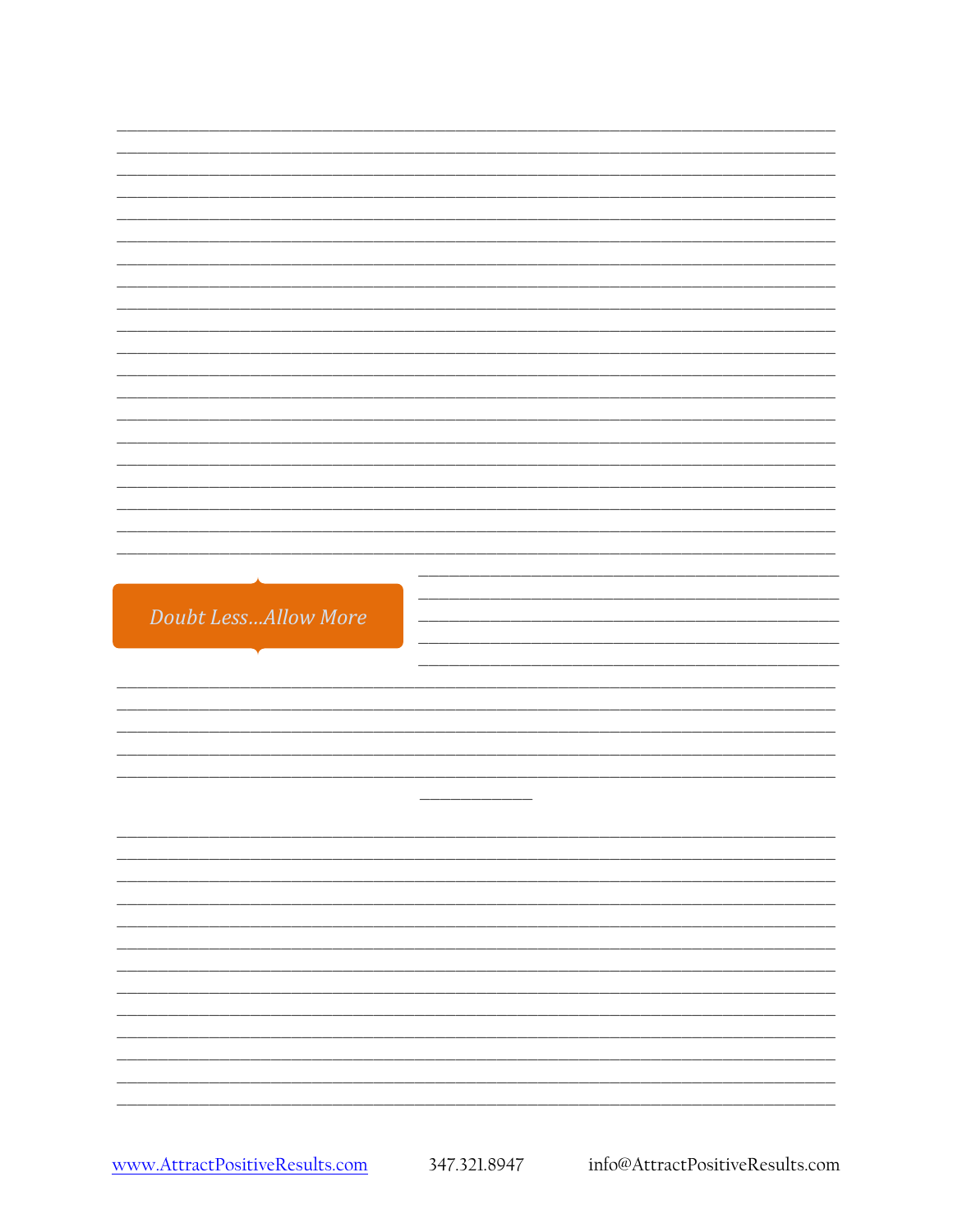Love Anyway...

www.AttractPositiveResults.com 347.321.8947 info@AttractPositiveResults.com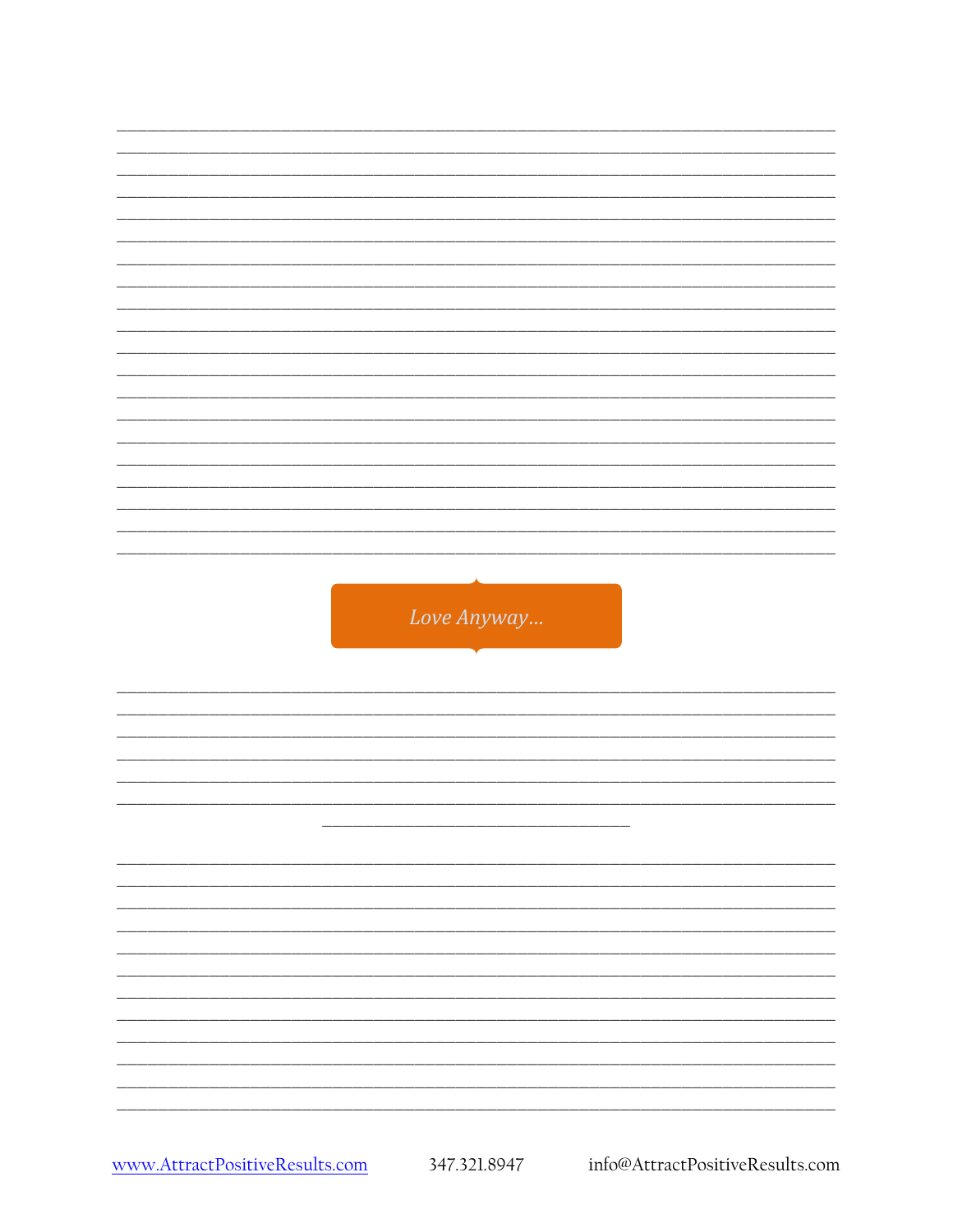| <b>Don't Not &amp; No</b>                                   |
|-------------------------------------------------------------|
|                                                             |
|                                                             |
|                                                             |
|                                                             |
|                                                             |
|                                                             |
|                                                             |
|                                                             |
|                                                             |
|                                                             |
|                                                             |
|                                                             |
|                                                             |
|                                                             |
|                                                             |
|                                                             |
|                                                             |
|                                                             |
|                                                             |
| —                                                           |
|                                                             |
| -                                                           |
|                                                             |
|                                                             |
|                                                             |
|                                                             |
|                                                             |
|                                                             |
| —                                                           |
|                                                             |
|                                                             |
|                                                             |
|                                                             |
|                                                             |
|                                                             |
|                                                             |
| -                                                           |
|                                                             |
|                                                             |
|                                                             |
|                                                             |
| -                                                           |
|                                                             |
|                                                             |
|                                                             |
| -<br>-<br>—<br>—<br>$\overline{\phantom{0}}$<br>—<br>-<br>— |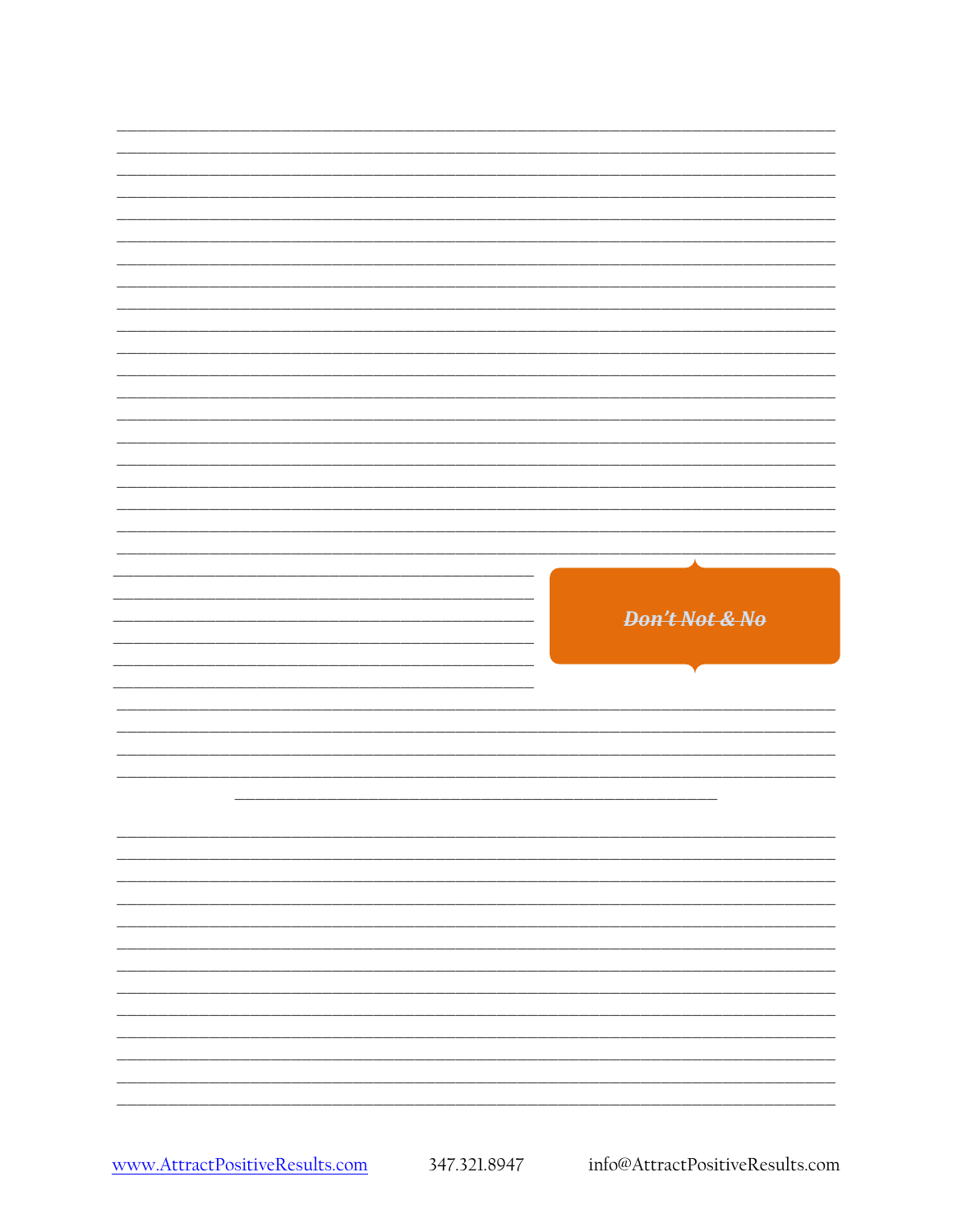| I Look at ContrastBriefly                           |
|-----------------------------------------------------|
|                                                     |
|                                                     |
|                                                     |
|                                                     |
|                                                     |
|                                                     |
|                                                     |
|                                                     |
|                                                     |
|                                                     |
|                                                     |
|                                                     |
|                                                     |
|                                                     |
|                                                     |
|                                                     |
|                                                     |
|                                                     |
|                                                     |
|                                                     |
|                                                     |
|                                                     |
|                                                     |
|                                                     |
|                                                     |
|                                                     |
| -<br>—<br>-<br>—<br>—<br>-<br>-<br>—<br>-<br>-<br>- |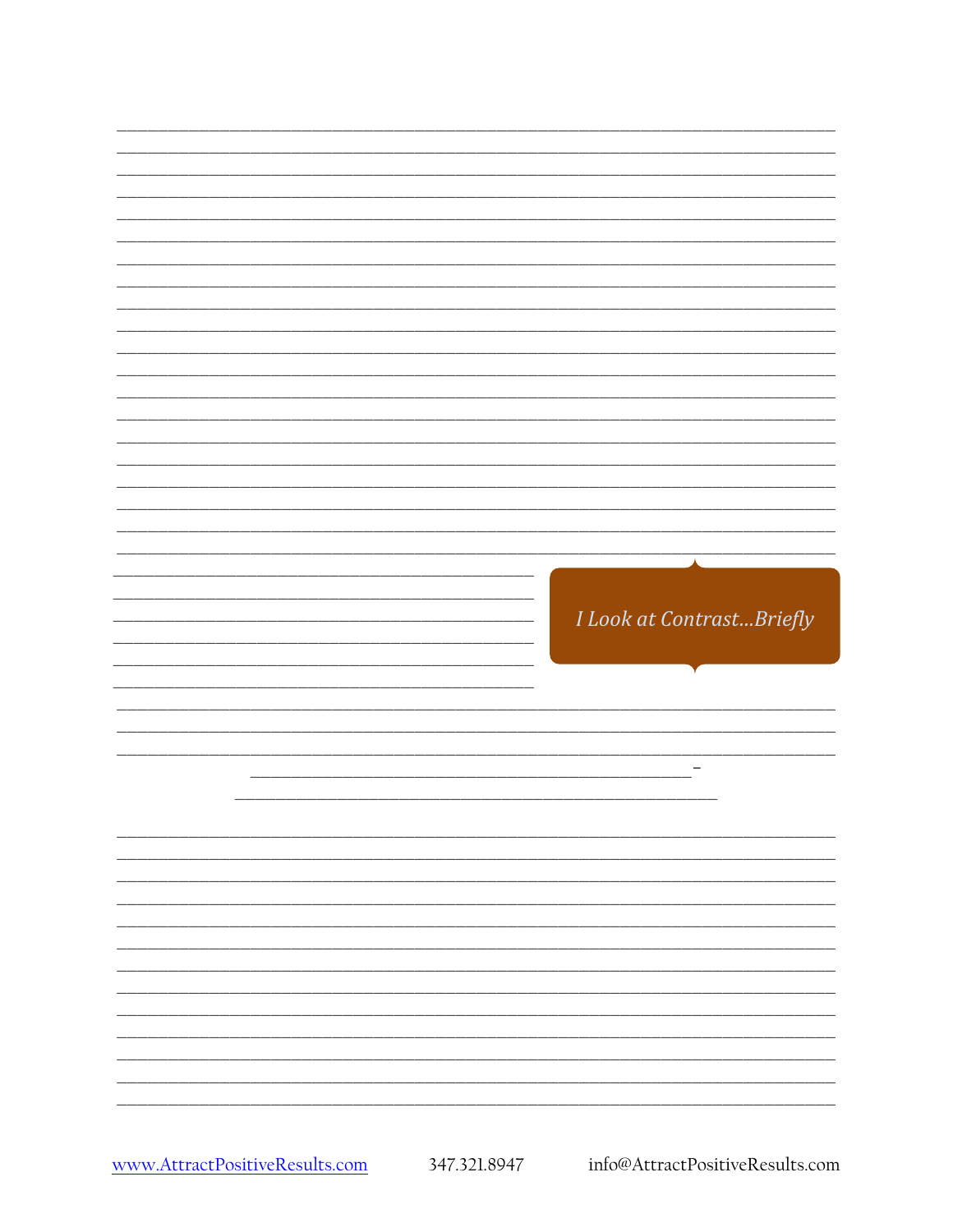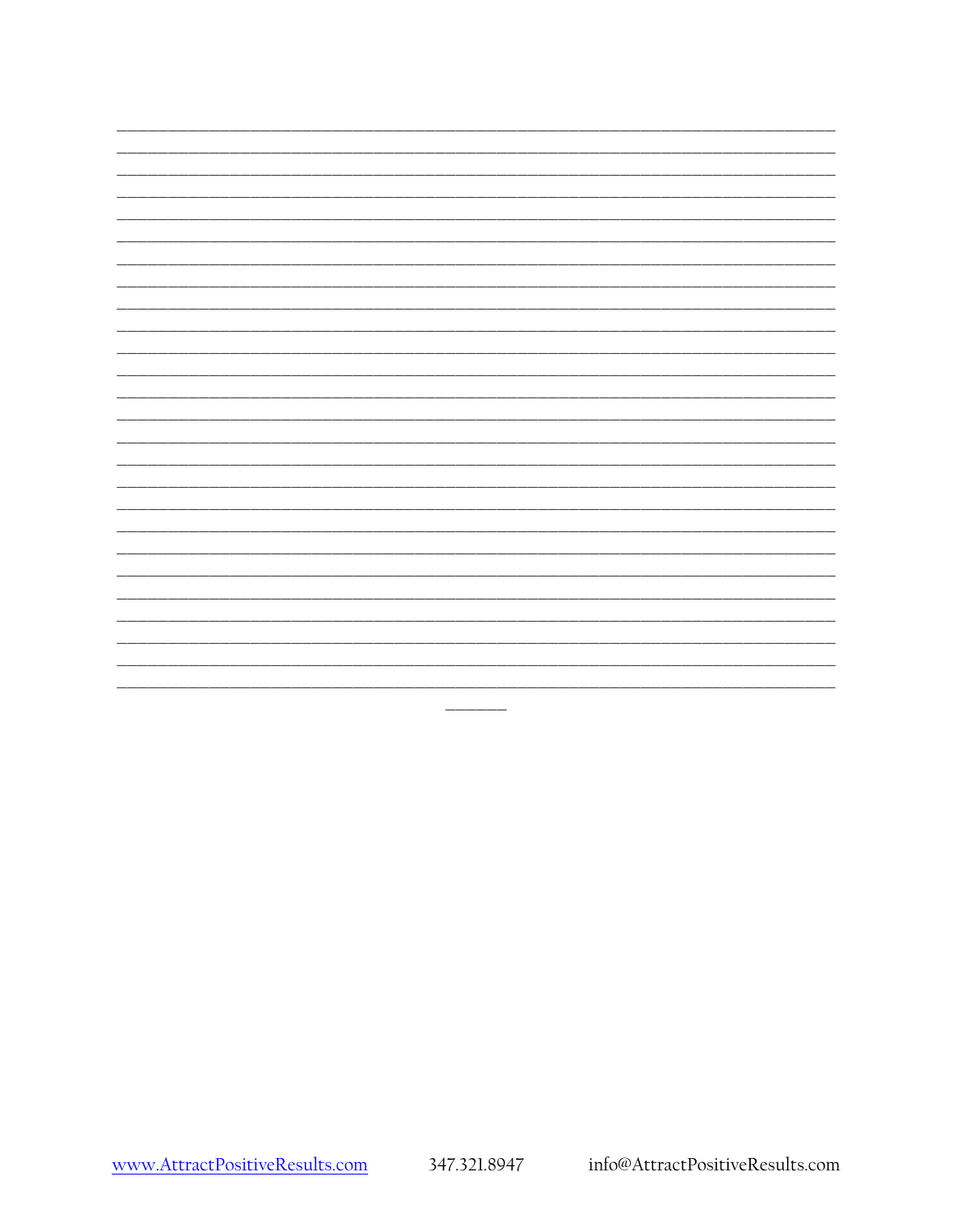| I LOVE my Life! |  |  |
|-----------------|--|--|
|                 |  |  |

| I LOVE my Life!        |
|------------------------|
|                        |
|                        |
| Y.                     |
|                        |
|                        |
|                        |
|                        |
|                        |
|                        |
|                        |
|                        |
|                        |
|                        |
|                        |
|                        |
|                        |
|                        |
|                        |
|                        |
|                        |
|                        |
|                        |
|                        |
|                        |
|                        |
|                        |
|                        |
|                        |
|                        |
|                        |
|                        |
|                        |
|                        |
|                        |
|                        |
| --                     |
| —                      |
| —                      |
|                        |
| —                      |
| ۰                      |
| —                      |
|                        |
| $\qquad \qquad \qquad$ |
| —                      |
|                        |
|                        |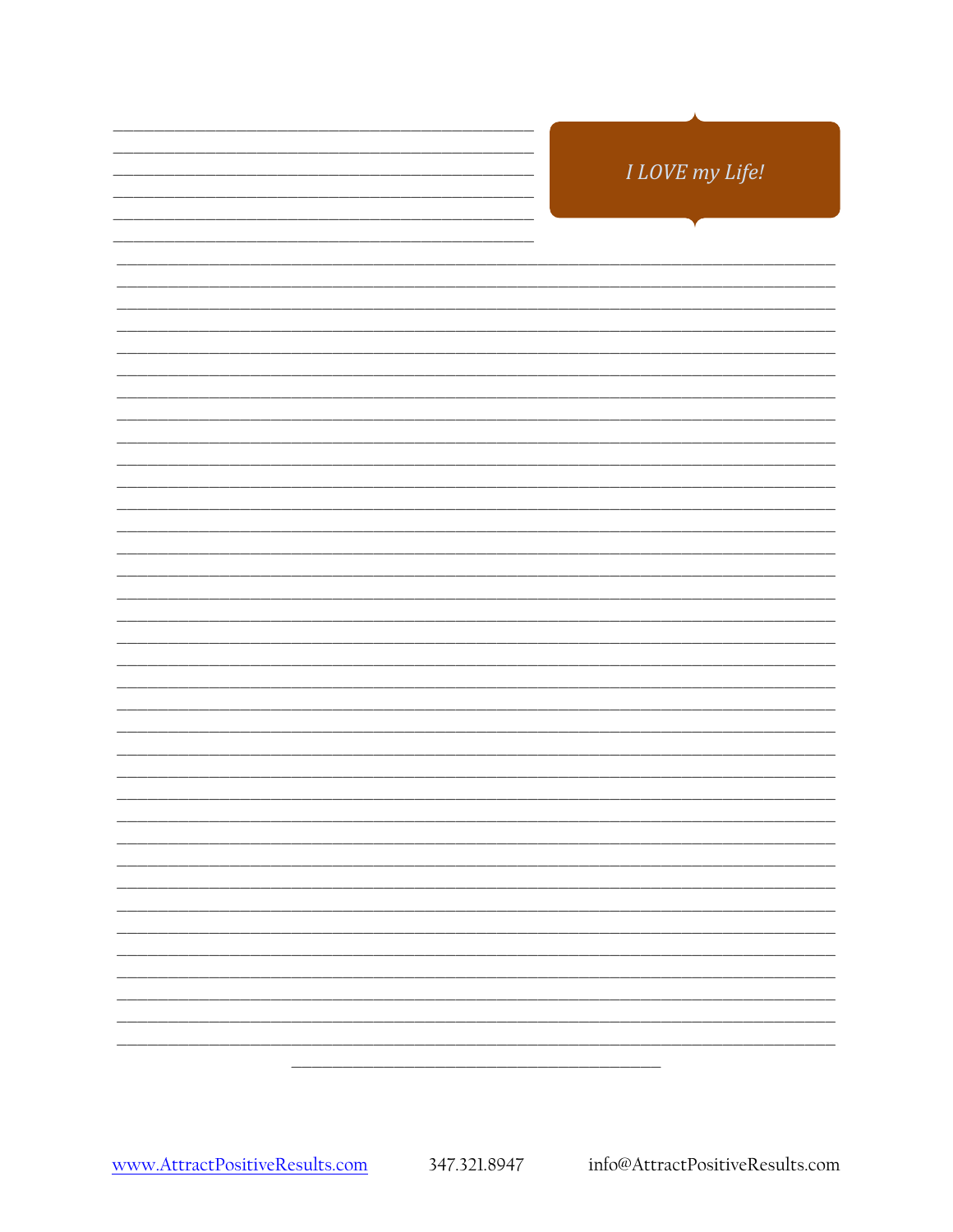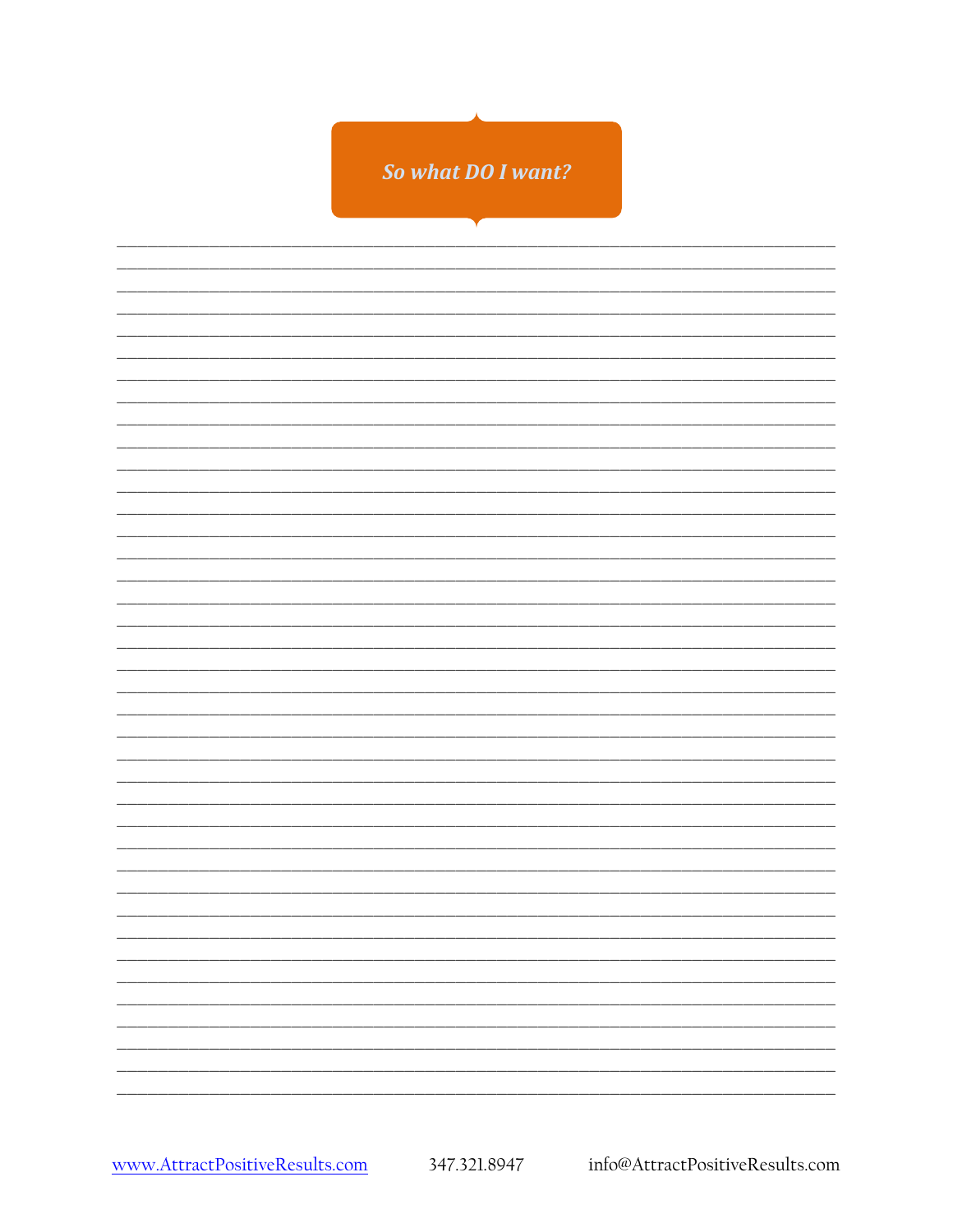|  | ÷,                       |
|--|--------------------------|
|  |                          |
|  | $\overline{\phantom{0}}$ |
|  |                          |
|  |                          |
|  |                          |
|  |                          |
|  |                          |
|  |                          |
|  |                          |
|  |                          |
|  |                          |
|  | $\overline{\phantom{0}}$ |
|  |                          |
|  |                          |
|  |                          |
|  |                          |
|  |                          |
|  |                          |
|  |                          |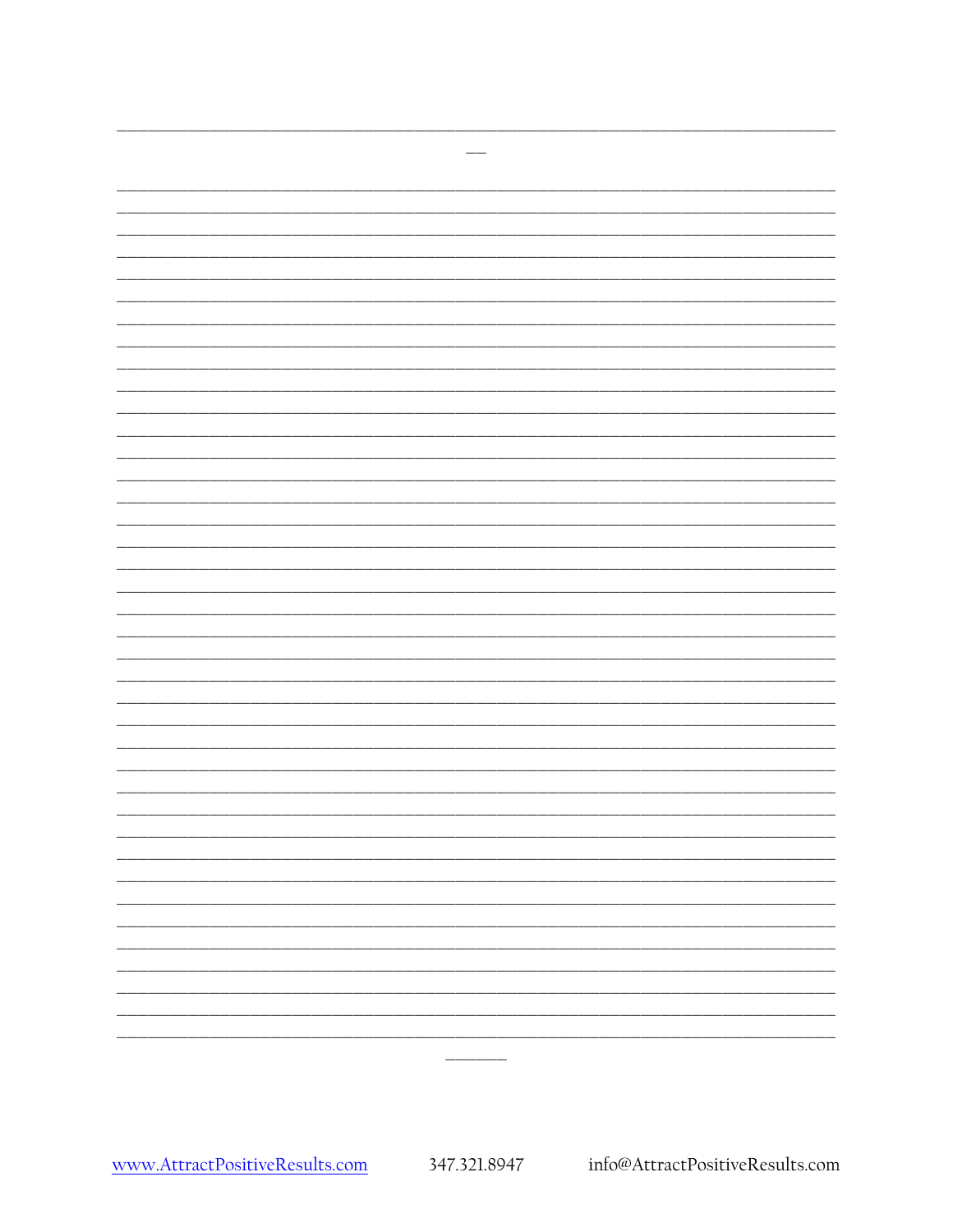| <b>What's in my Vibrational</b> |
|---------------------------------|
|                                 |
|                                 |
|                                 |
| <b>Bubble?</b>                  |
|                                 |
|                                 |
|                                 |
|                                 |
|                                 |
|                                 |
|                                 |
|                                 |
|                                 |
|                                 |
|                                 |
| $\overline{\phantom{0}}$        |
| -                               |
| $\overline{\phantom{0}}$        |
|                                 |
| -                               |
|                                 |
| -                               |
|                                 |
|                                 |
| -                               |
|                                 |
| -                               |
| $\overline{\phantom{0}}$        |
|                                 |
|                                 |
|                                 |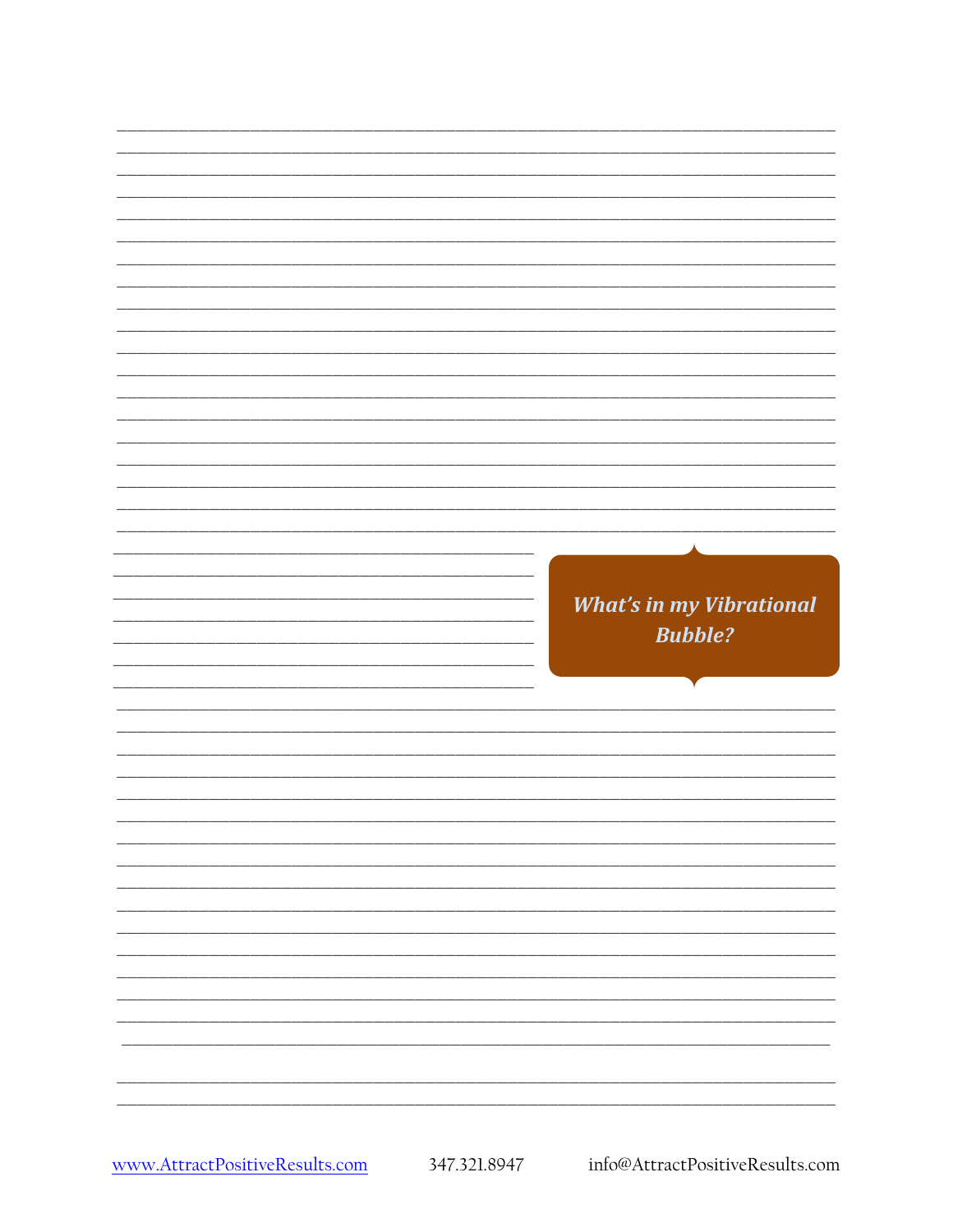I mind my Own Vibration

 $\overbrace{\hspace{25mm}}^{ \hspace{25mm} \hspace{25mm} \hspace{25mm} }$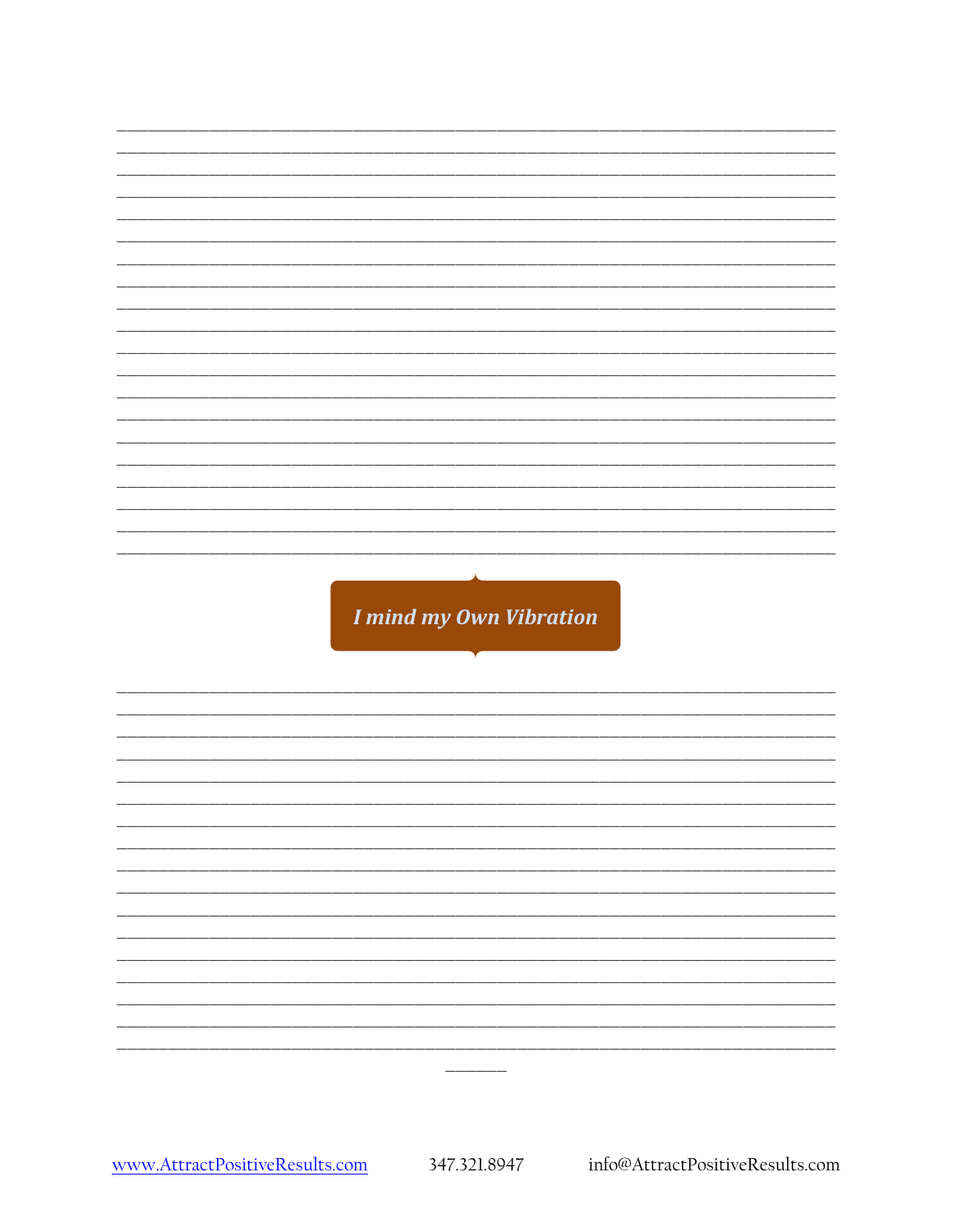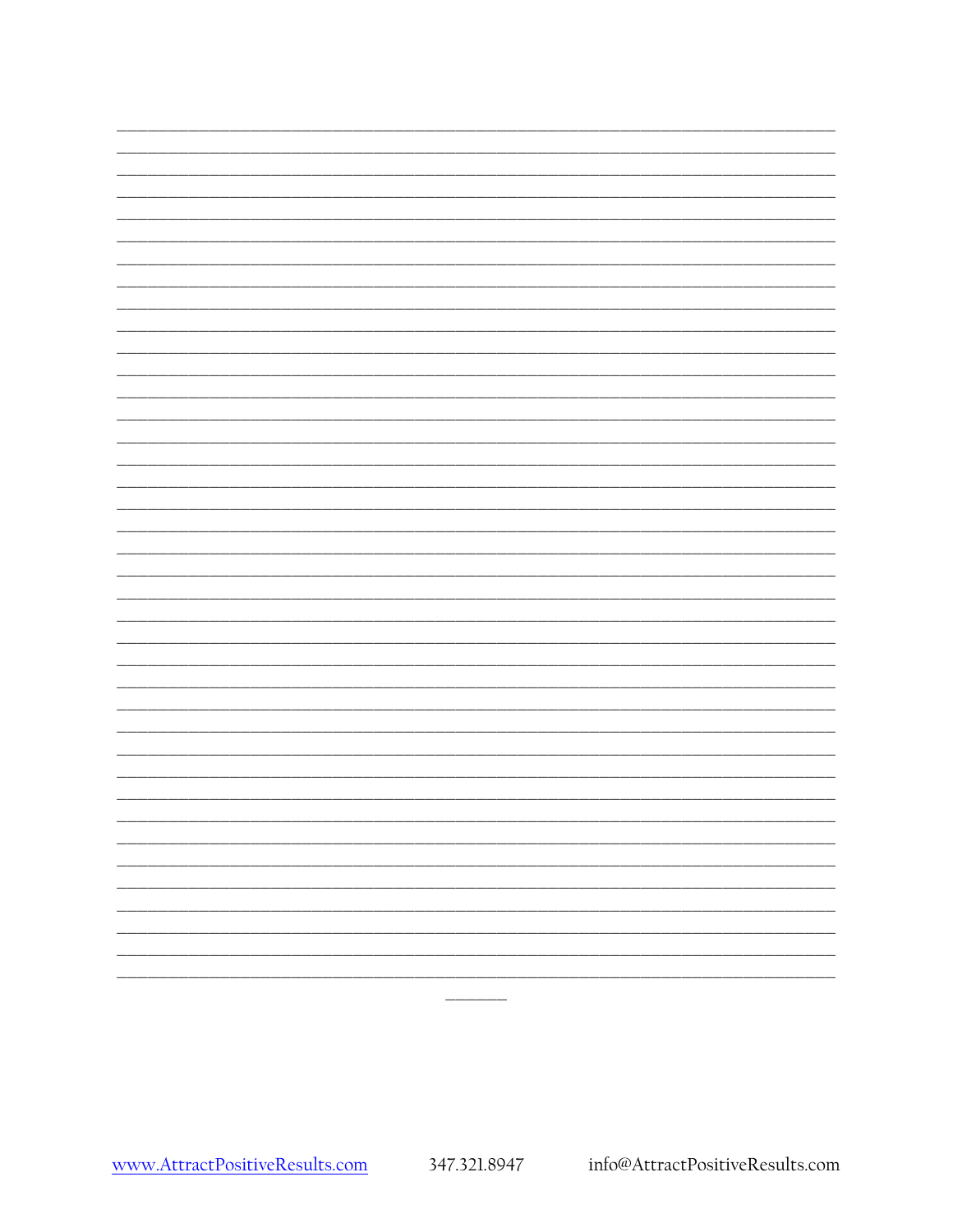The Speed at which Law of Attraction manifests your desire is in direct proportion to how much you Allow.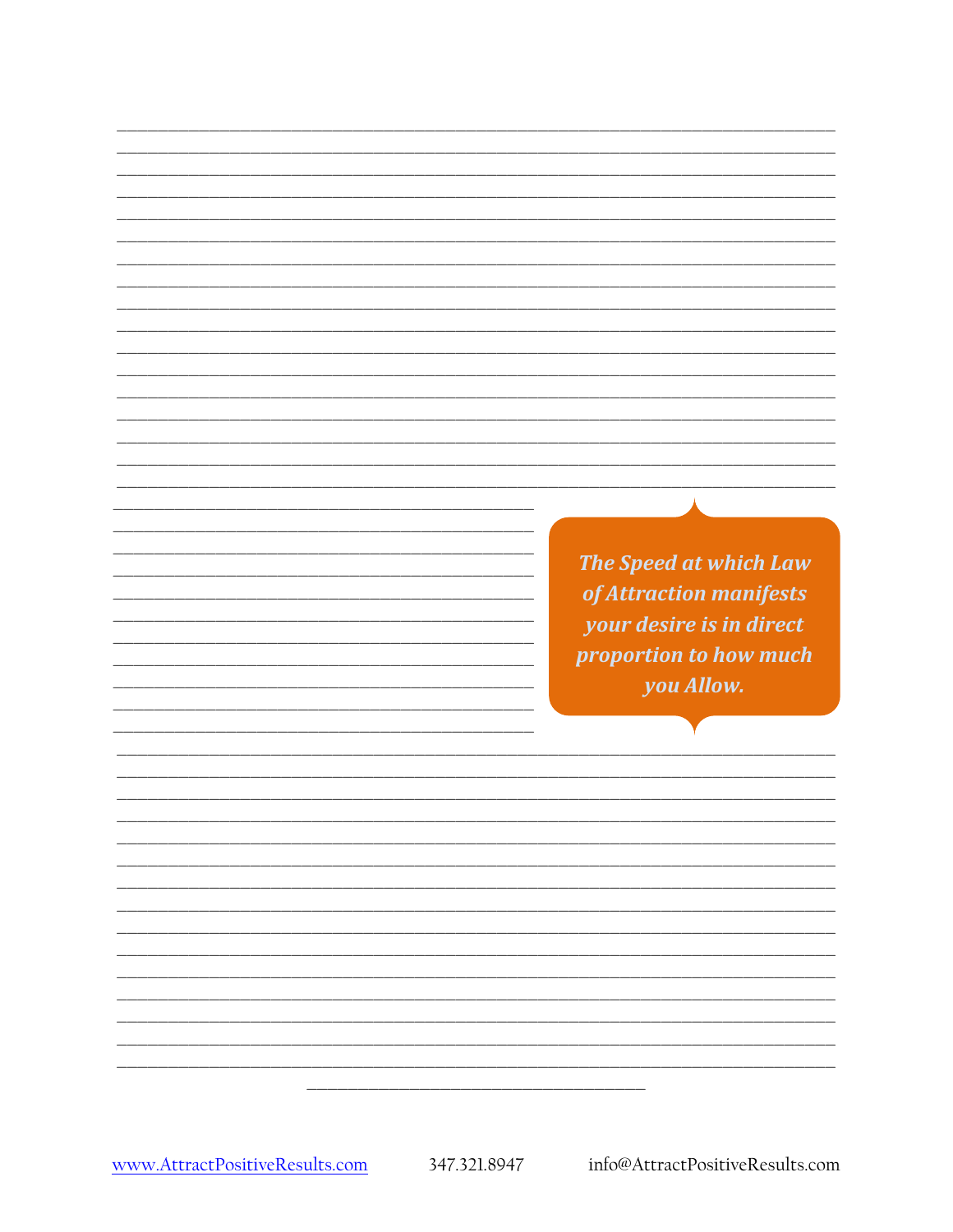The Law of Attraction responds to how you **FEEL about what you say** and how you FEEL about what you think.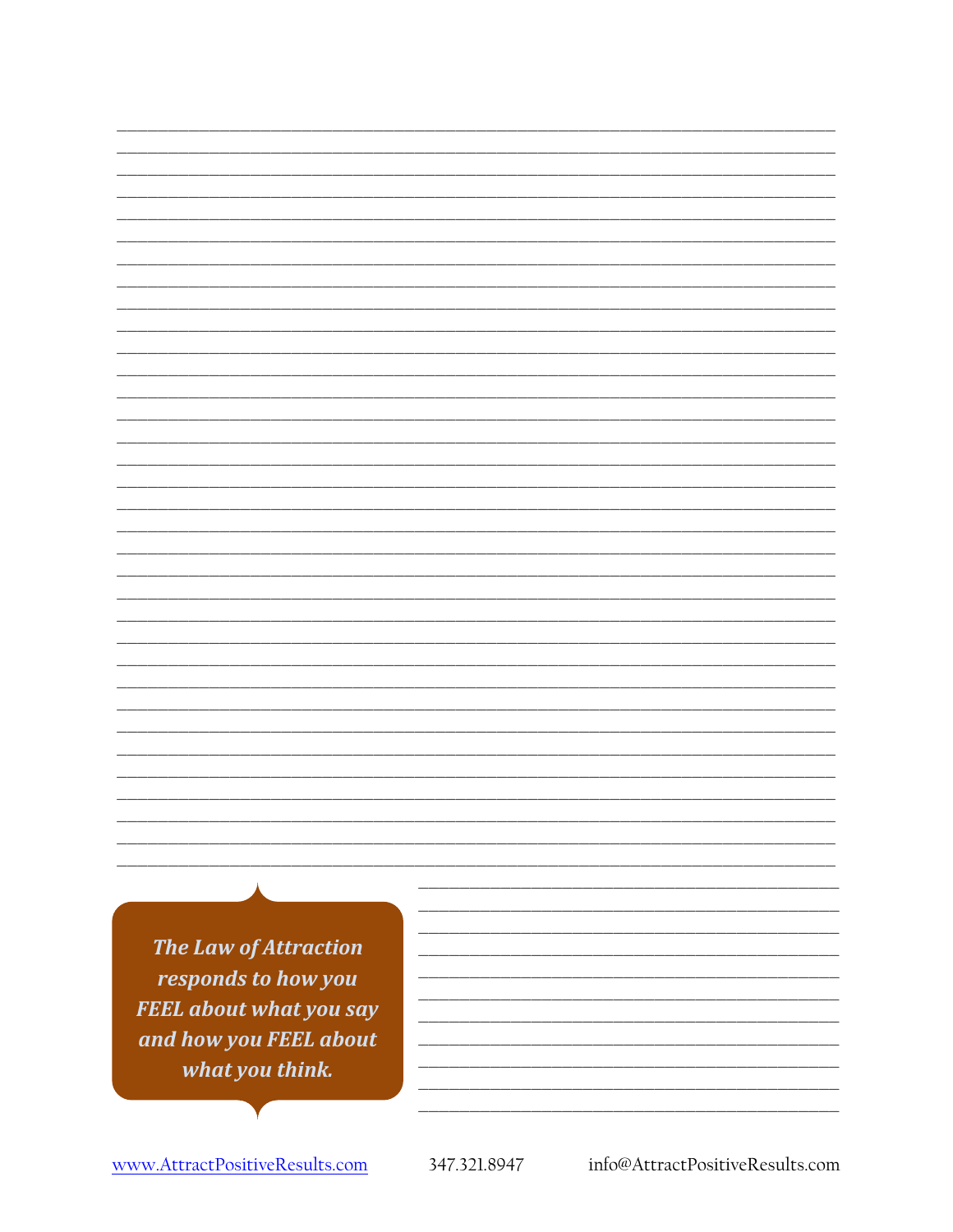|  |  | ۰ |
|--|--|---|
|  |  |   |
|  |  |   |
|  |  |   |
|  |  |   |
|  |  |   |
|  |  |   |
|  |  |   |
|  |  |   |
|  |  |   |
|  |  |   |
|  |  |   |
|  |  |   |
|  |  |   |
|  |  |   |
|  |  |   |
|  |  |   |
|  |  |   |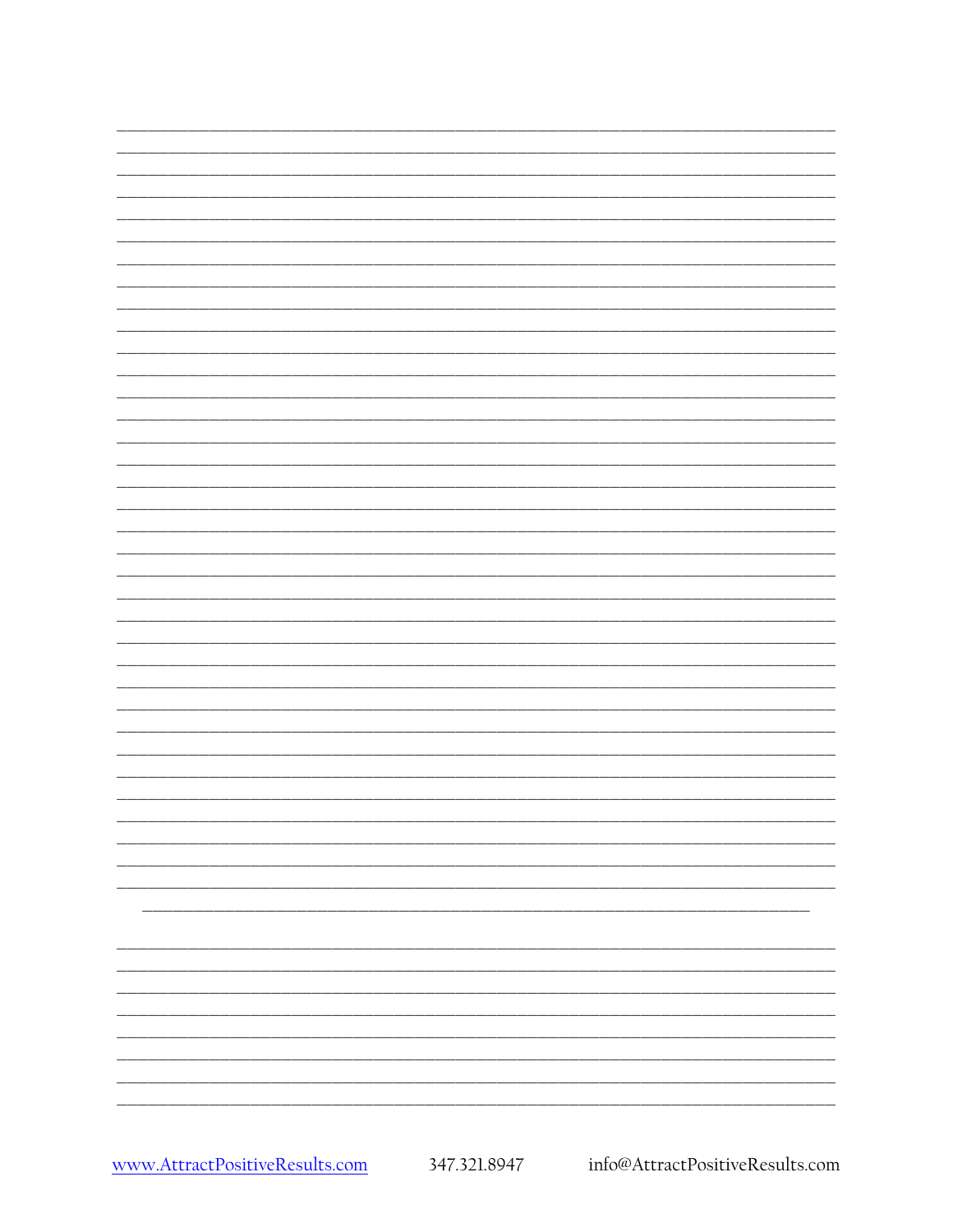**You are creating and** attracting at every moment. This is your ticket to freedom, peace and JOY!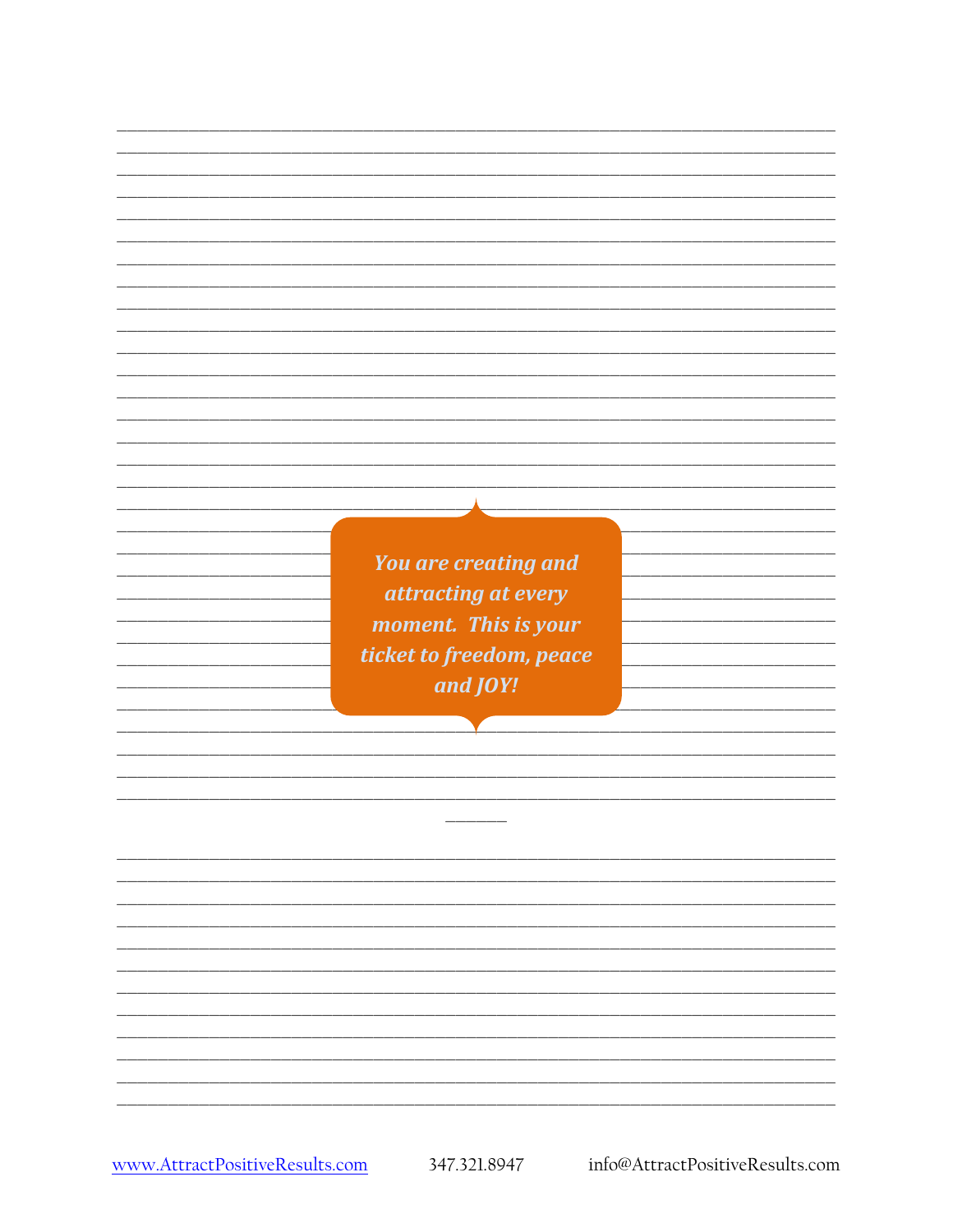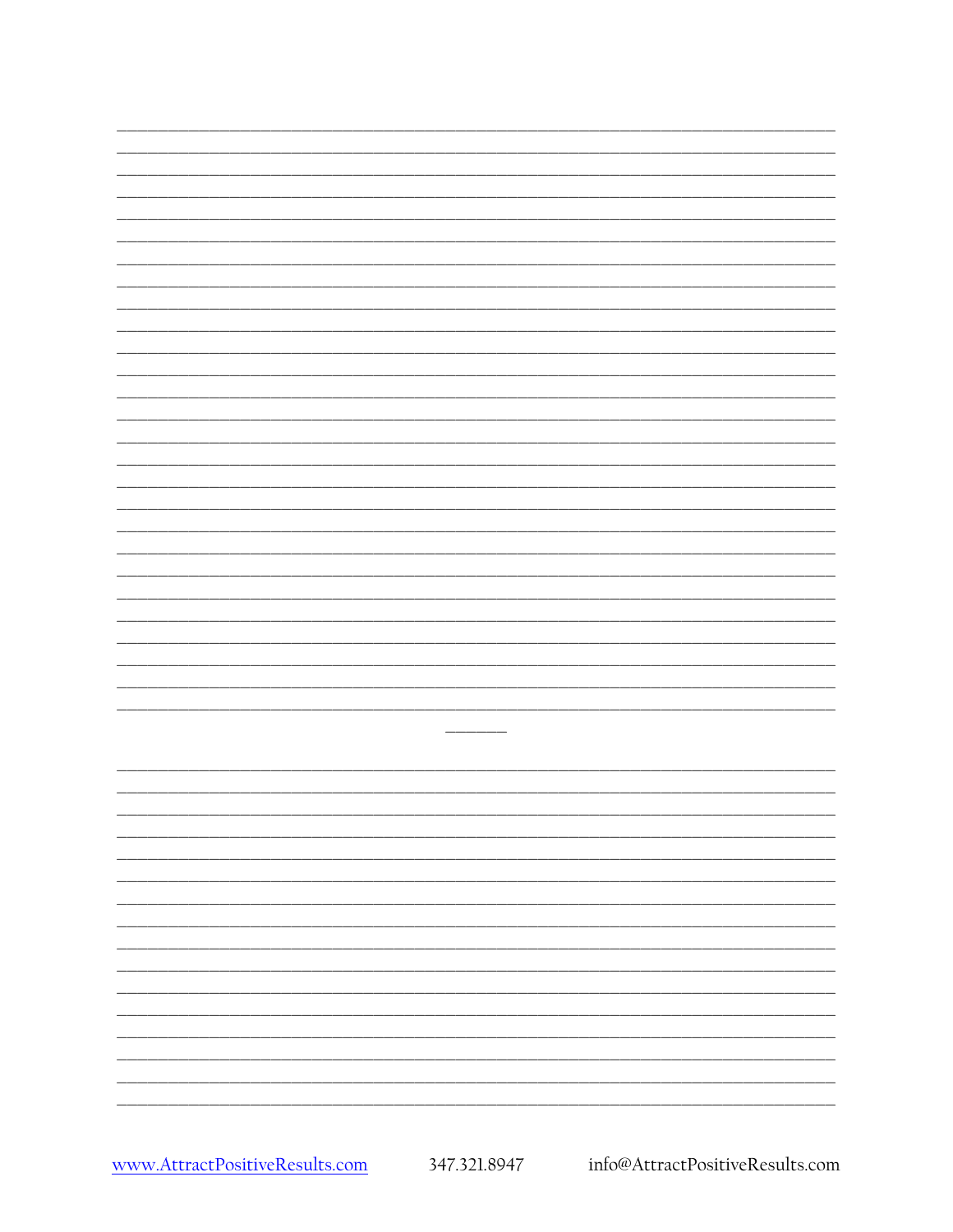**Forgive others, yourself** and the world for what they are NOT. Allow them to be... It will raise your VIBE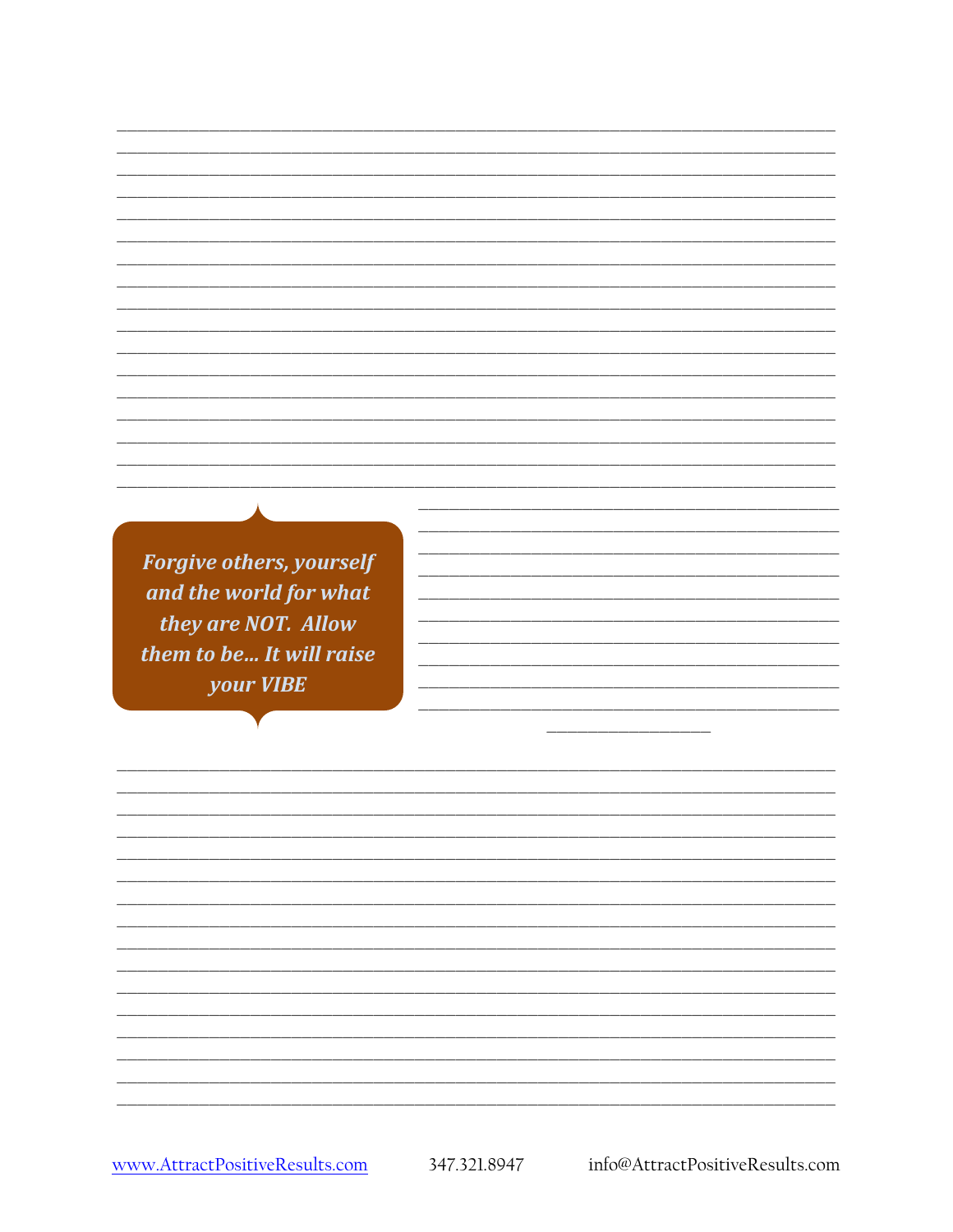## **Allow what is NOT a** match to go... It may be hard at first, but it will open you up for what IS a match and what you really want.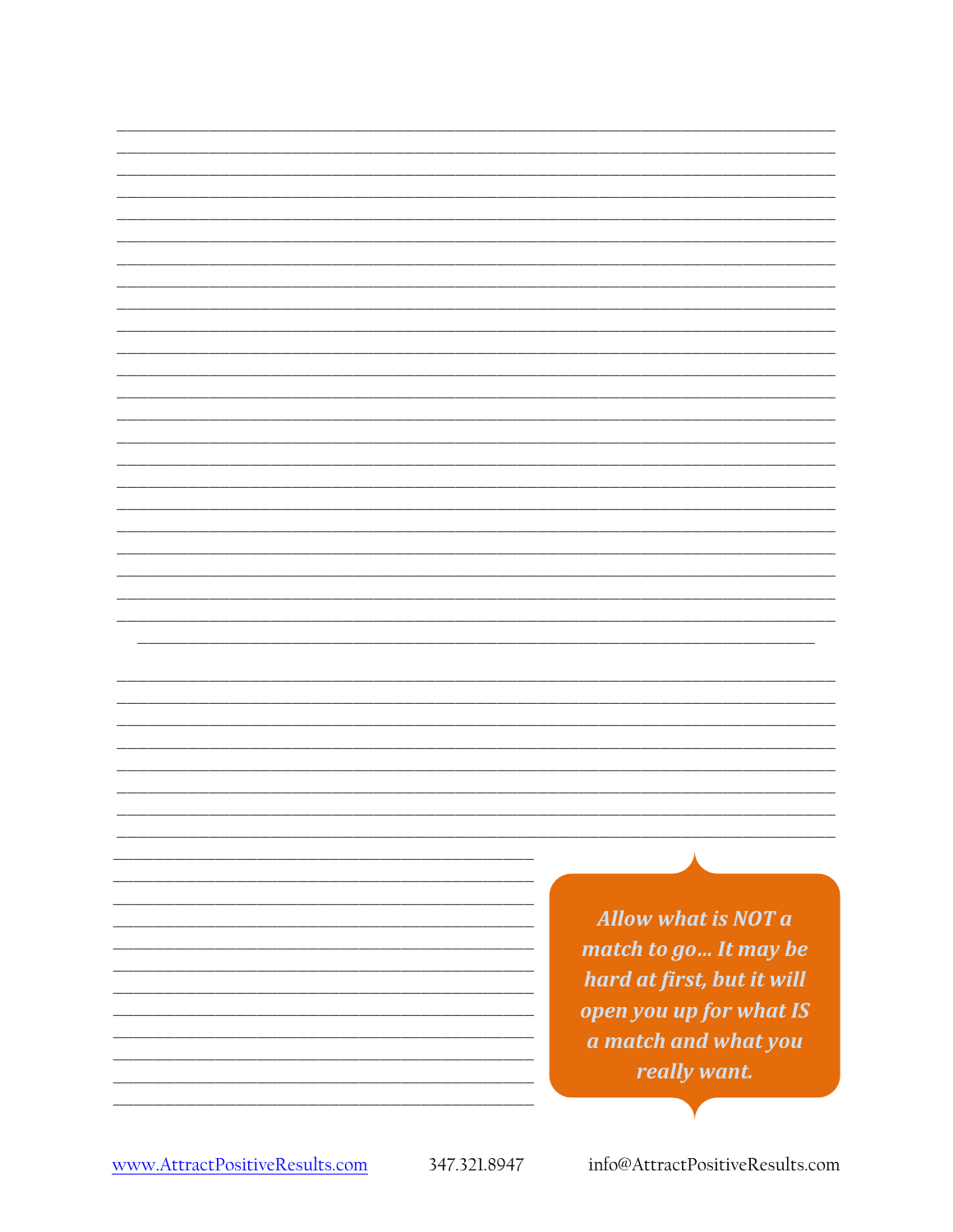**Identify what makes you** feel GOOD and do more of it!